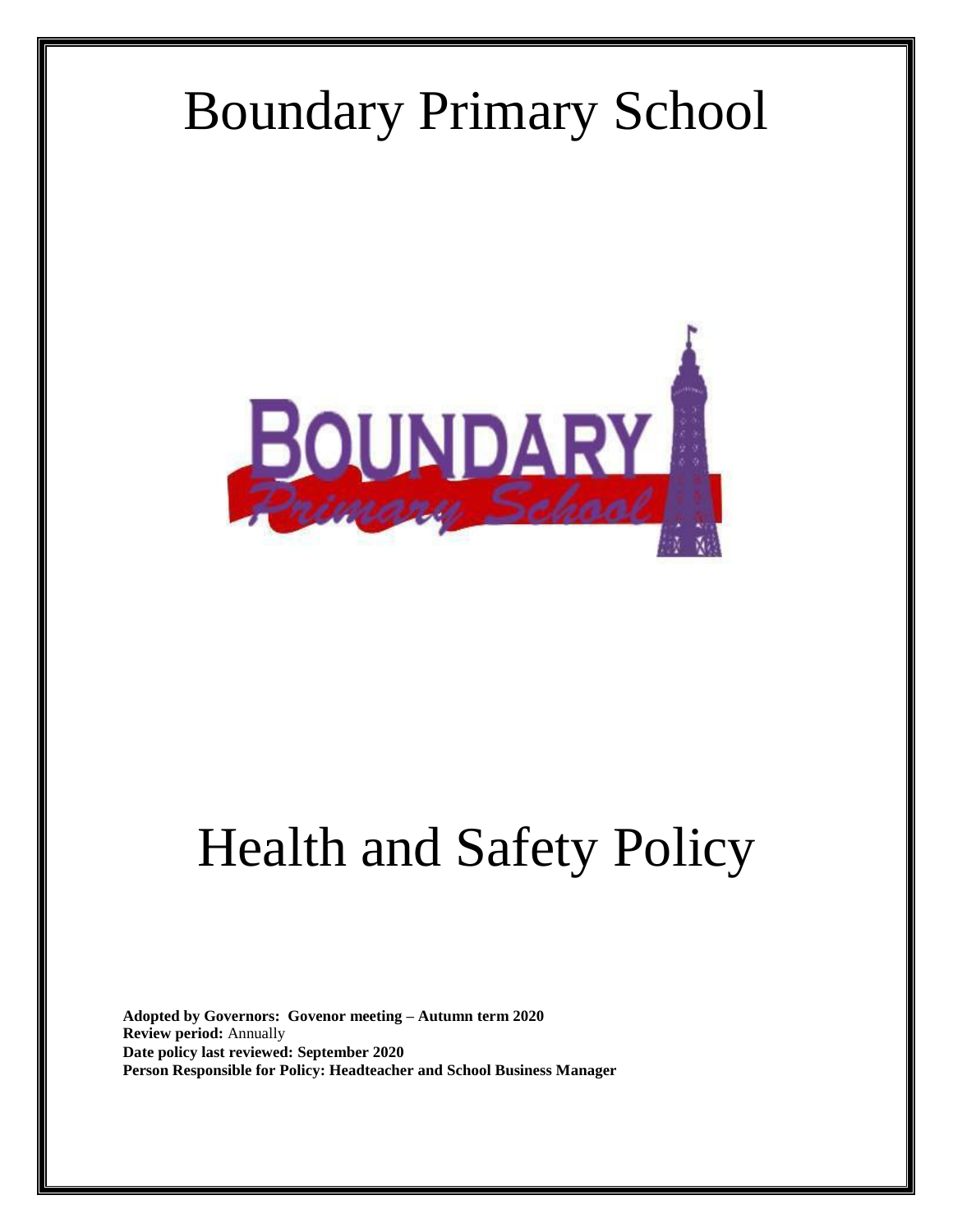# **CONTENTS**

| Introduction                                                        | Page    |
|---------------------------------------------------------------------|---------|
| <b>Boundary Primary School Health &amp; Safety Policy Statement</b> | $6 - 7$ |
| <b>The Organisation</b>                                             |         |
| 1. The Headteacher                                                  | 8       |
| 2. A Teacher holding a post of responsibility which have within     | 9       |
| the remit additional responsibilities for health and safety         |         |
| 3. Responsibility of Class/Subject Teacher                          | 9       |
| 4. Responsibility of Site Manager                                   | 10      |
| 5. School Business Manager                                          | 10      |
| 6. Support Assistant                                                | 10      |
| 7. Obligations of all Employees                                     |         |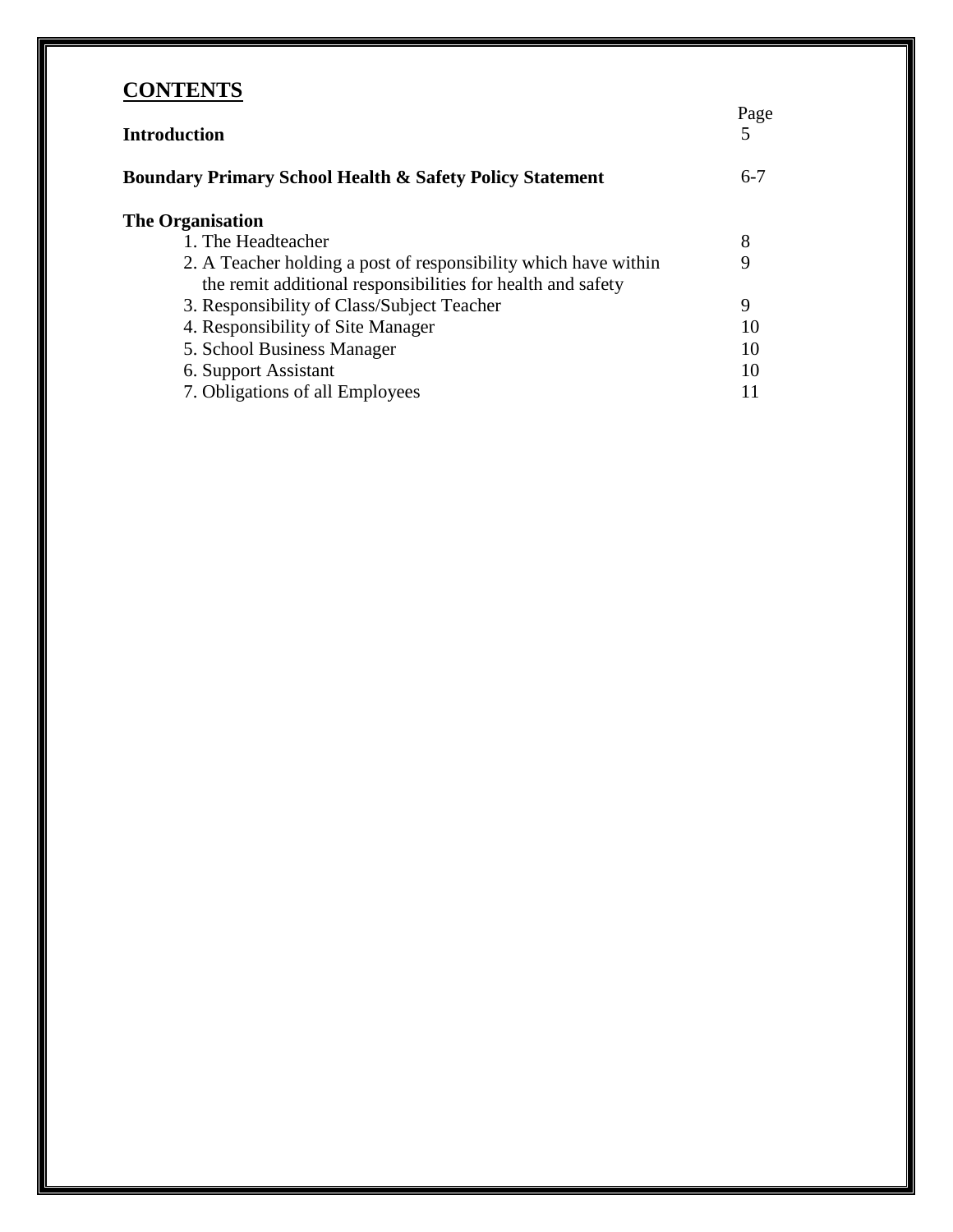#### **Introduction**

The legal requirement for a written safety policy is contained in Section 2(3) of the Health and Safety at Work Act 1974 which states:

"except in such cases as may be prescribed (fewer than 5 employees) it shall be the duty of every employer to prepare and as often as may be appropriate revise a written statement of his general policy with respect to the health and safety at work of his employees and the organisation and arrangements for the time being in force for carrying out the policy and to bring the statement and any revision of it to the notice of all of his employees."

Blackpool Council has approved a written statement of general policy signed by the Chief Executive. This general policy statement is then reinforced by a number of expanded departmental policies drafted to meet these statutory requirements.

The LA retains the primary responsibility as the employer under the Health and Safety legislation. However the Governing Bodies of individual schools have a statutory duty to comply with the Children's Services safety policy which requires them to prepare a written safety policy relating to their own particular establishment.

This task is then delegated to individual Headteachers.

#### **Corporate Documents in relation to Health and Safety**

Blackpool Council issues a Corporate Occupational Health and Safety Manual (OH & SM) to provide a consistent and concise approach to the management of Health and Safety through Corporate arrangements. Section 4 contains school specific guidance. Regular guidance notes are emailed to schools from the Corporate Health and Safety Team. These are brought to the attention of all staff electronically.

A hard copy of the full manual (OH and SM) is available for staff use in the SBM office.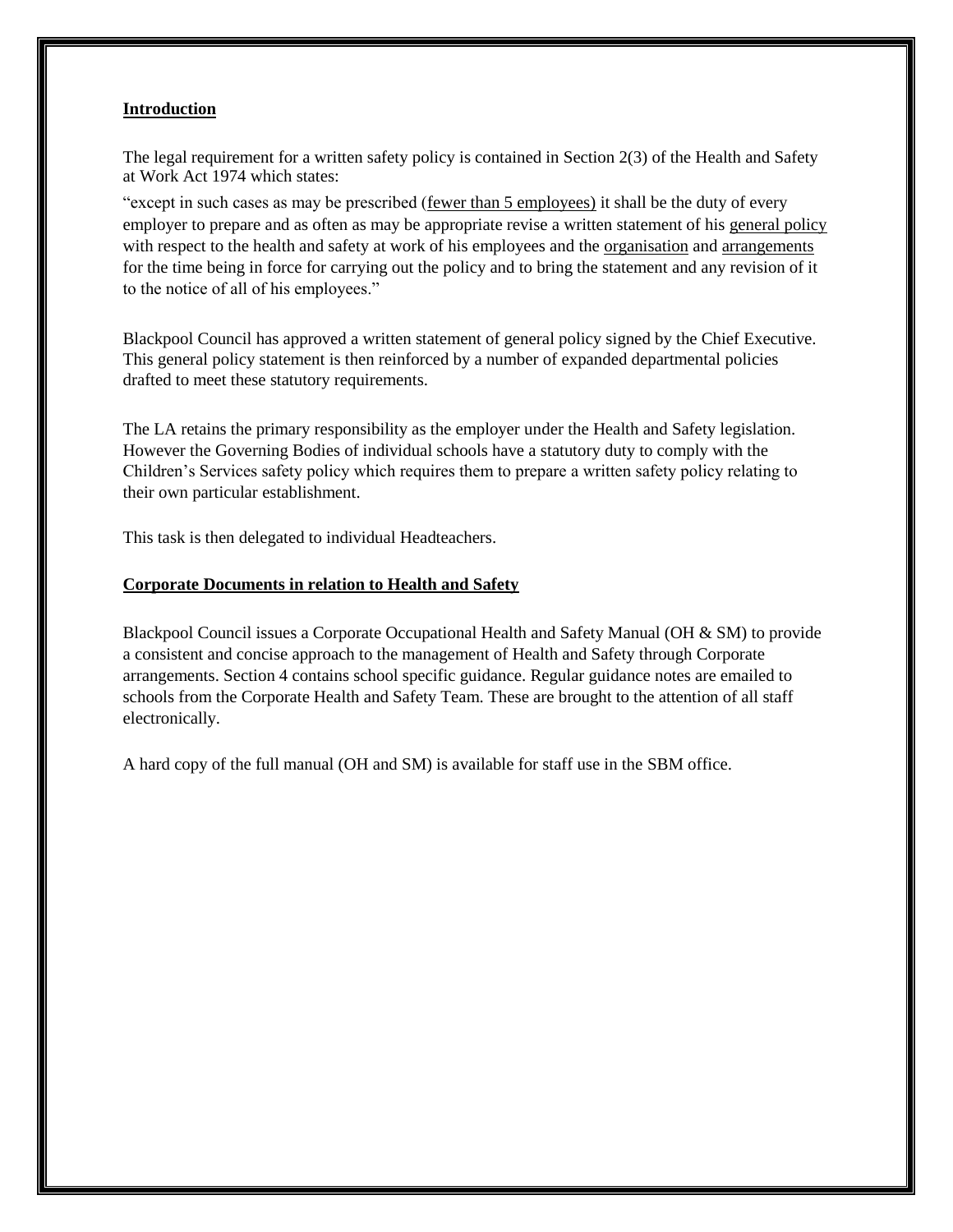# Boundary Primary School - Health & Safety Policy Statement

The Governors and staff at Boundary Primary School aim to provide the highest quality of educational provision for all pupils and staff in a caring, safe and secure environment. **This is central to the ethos of the school.**

*The Governors at Boundary Primary School are fully committed to the establishment and maintenance of appropriate health and safety standards which will protect the staff, pupils and visitors in their charge whilst at school.*

The Governors recognise that the need to identify and control work-related risks is important to safeguard all persons on the school premises.

To this end particular attention will be paid to meeting statutory requirements in respect of –

- i. The safety of plant equipment, buildings and safe systems of work;
- ii. A safe workplace and safe access and egress;
- iii. Procedures for fire evacuation, first aid cover and other emergency situations;
- iv. Having a statutory Fire Risk Assessment of the premises in place
- v. A healthy working environment;
- vi. Safe arrangements for the use, handling, storage and transport of articles and substances;
- vii. Appropriate information, instruction, training and supervision to assist all employees, pupils and visitors to avoid hazards and contribute positively to their own health and safety whilst on school premises;
- viii. Adequate welfare facilities and suitable protective clothing and equipment;
- ix. Arrangements for the safe introduction of new plant, machinery, substances and procedures.

The Governors will ensure that –

- i. The Health and Safety policy is reviewed annually.
- ii. The schools staffing structure and job descriptions appropriately reflect the delegated responsibilities of staff for carrying out the arrangements for health and safety.
- iii. Health and Safety matters are included in the terms of reference of the existing Governors Committee which comprises of representatives from the Governing Body, school management, a staff representative and a Trade Union representative. A named person on the Governing Body is designated with Health and Safety Responsibilities.
- iv. The school has examined its responsibilities for health and safety and has made the necessary provisions in terms of resources for meeting these obligations.
- v. Regular health and safety reports/inspections including the results of accident investigations are provided by the Headteacher as part of an ongoing monitoring system.
- vi. Staff training in Health & Safety subjects is accorded a high priority and will include induction, role related and specific topic training as necessary.
- vii. Full use is made of the specialist services provided by Blackpool Council in the form of the Occupational Health and the Health and Safety Team.
- viii. Regular interim audits, monitoring and inspections will be conducted and reported at Resources Committee.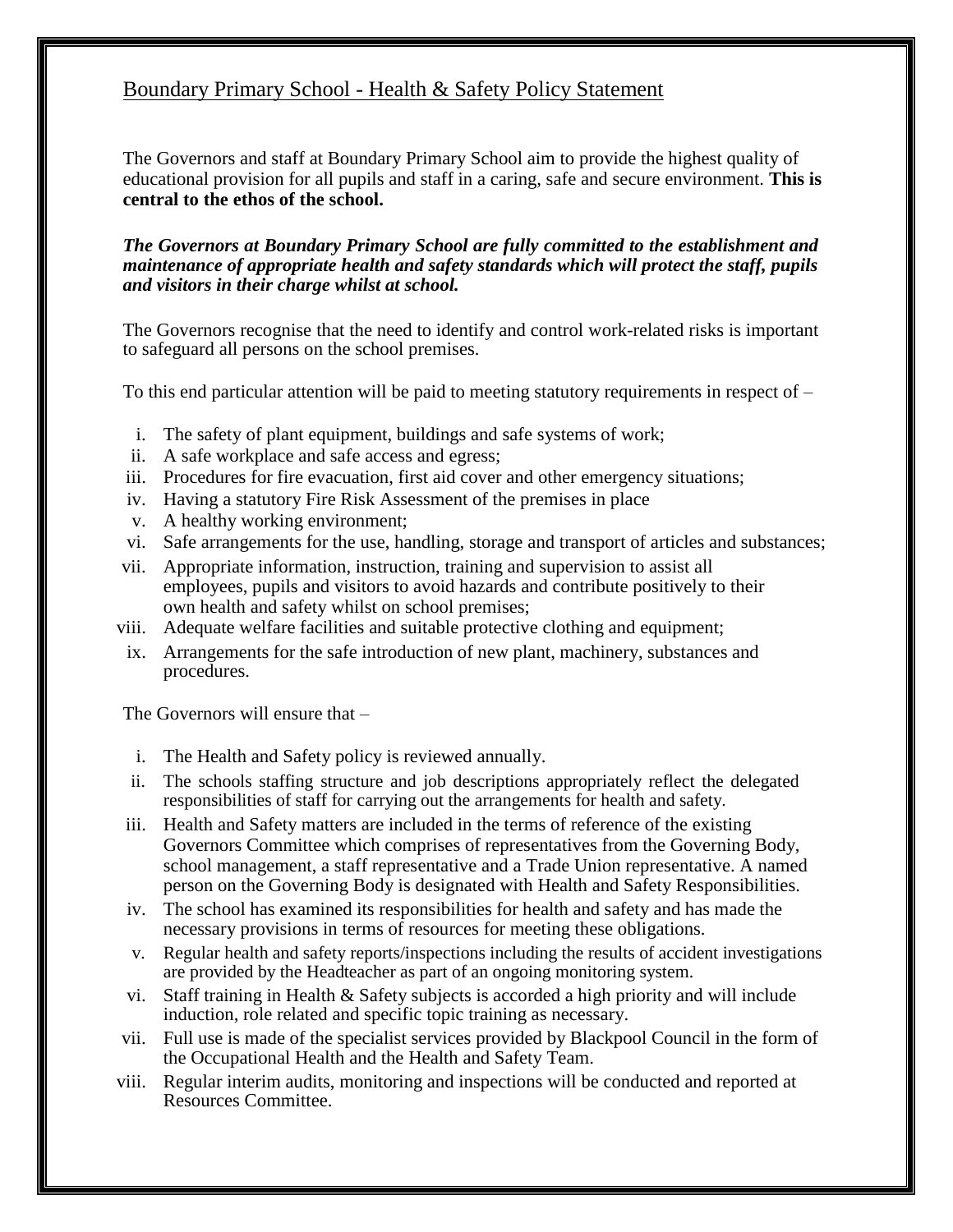No policy can be completely effective without the full co-operation of all concerned with the safe operation of Boundary Primary School. The Governing Body will therefore strive to gain this degree of commitment from the staff through participation encouragement and support.

Staff responsible for Health and Safety in school are as follows:

**Vicky Jones-Boast – School Business Manager Damian Duckworth – Premises Manager Tom Hughes - Premises Assistant Suzanne Ashton – Headteacher Graham Friendship – Health and Safety Governor**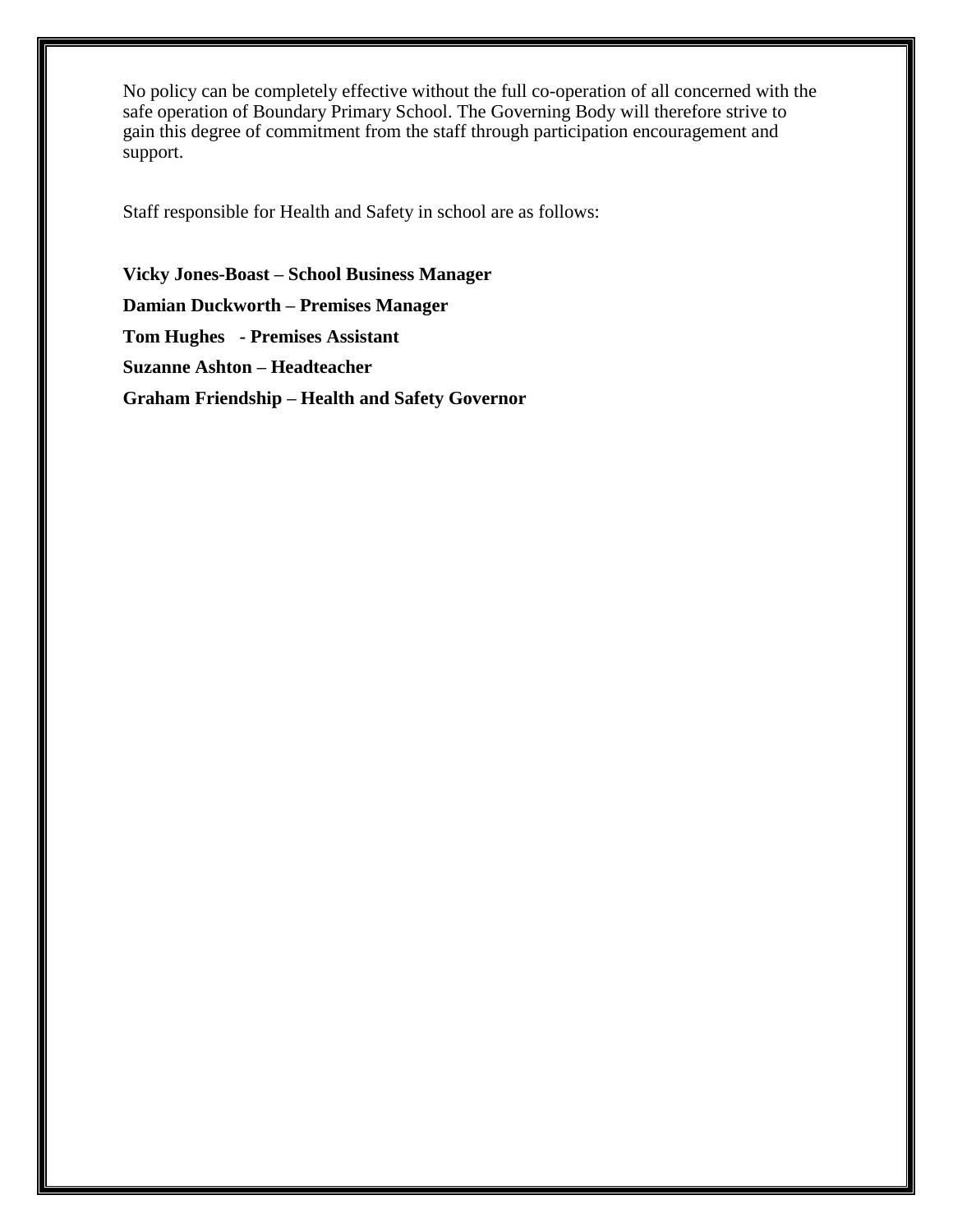# **Health and Safety**

| Document Title                                                                    | Document                    | <b>Issue</b> |
|-----------------------------------------------------------------------------------|-----------------------------|--------------|
|                                                                                   | Reference No                | No           |
| <b>RISK ASSESSMENT</b>                                                            | <b>OH&amp;S 0003</b>        | 02           |
| <b>Risk Assessment Form 1</b>                                                     | OH&SF 001                   | 01           |
| <b>Risk Assessment Form 2 Agreed Actions</b>                                      | <b>OH&amp;SF 002</b>        | 01           |
| <b>Risk Assessment Form 3 Risk Matrix</b>                                         | <b>OH&amp;SF 008</b>        | 02           |
| <b>Risk Assessment Form 4 Activity List</b>                                       | <b>OH&amp;SF 005</b>        | 01           |
| <b>Risk Assessment Safe System of Work Form</b>                                   | <i><b>OH&amp;SF 035</b></i> | 02           |
| <b>Risk Assessment Review Form</b>                                                | <i><b>OH&amp;SF 003</b></i> | 01           |
| <b>CONTROLLING VEHICLE AND PEDESTRIAN</b><br><b>MOVEMENT IN WORK PREMISES</b>     | <b>OH&amp;S 0004</b>        | 01           |
| <b>CONTROLLING RISKS FROM</b><br>HAZARDOUS SUBSTANCES                             | <b>OH&amp;S 0005</b>        | 02           |
| <b>Controlling Risks from Hazardous Substances Risk</b><br><b>Assessment Form</b> | <b>OH&amp;SF 006</b>        | 03           |
| <b>FIRE SAFETY</b>                                                                | <b>OH&amp;S 0006</b>        | 03           |
| <b>FIRST AID</b>                                                                  | <b>OH&amp;S 0007</b>        | 04           |
| <b>DISPLAY SCREEN EQUIPMENT</b>                                                   | <b>OH&amp;S 0008</b>        | 03           |
| <b>Display Screen Equipment Workstation Checklist</b>                             | <b>OH&amp;SF 004</b>        | 02           |
| OCCUPATIONAL HEALTH SERVICE                                                       | <b>OH&amp;S 0009</b>        | 04           |
| PERSONAL SAFETY                                                                   | <b>OH&amp;S 0010</b>        | 03           |
| <b>WORK AT HEIGHT</b>                                                             | <b>OH&amp;S 0011</b>        | 01           |
| <b>ACCIDENT/INCIDENT/NEAR MISS REPORTING</b>                                      | <b>OH&amp;S 0012</b>        | 03           |
| <b>Accident/Incident/Near Miss Form Manual Input</b>                              | OH&SF 027                   | 05           |
| <b>Accident/Incident/Near Miss Form Electronic Input</b>                          | <b>OH&amp;SF 027</b>        | 05           |
| <b>Accident/Incident/Near Miss Form Witness Manual Input</b>                      | OH&SF 037                   | 02           |
| <b>Accident/Incident/Near Miss Witness Form Electronic Input</b>                  | <b>OH&amp;SF 037</b>        | 02           |
| <b>ACCIDENT/INCIDENT INVESTIGATING</b>                                            | <b>OH&amp;S 0013</b>        | 02           |
| <b>MANUAL HANDLING</b>                                                            | <b>OH&amp;S 0014</b>        | 01           |
| <b>WORK EQUIPMENT</b>                                                             | <b>OH&amp;S 0015</b>        | 01           |
| <b>MANAGING ELECTRICITY AT WORK</b>                                               | <b>OH&amp;S 0016</b>        | 02           |
| <b>ASBESTOS MANAGEMENT</b>                                                        | <b>OH&amp;S 0017</b>        | 02           |
| MANAGING HEALTH AND SAFETY IN CONSTRUCTION                                        | <b>OH&amp;S 0018</b>        | 02           |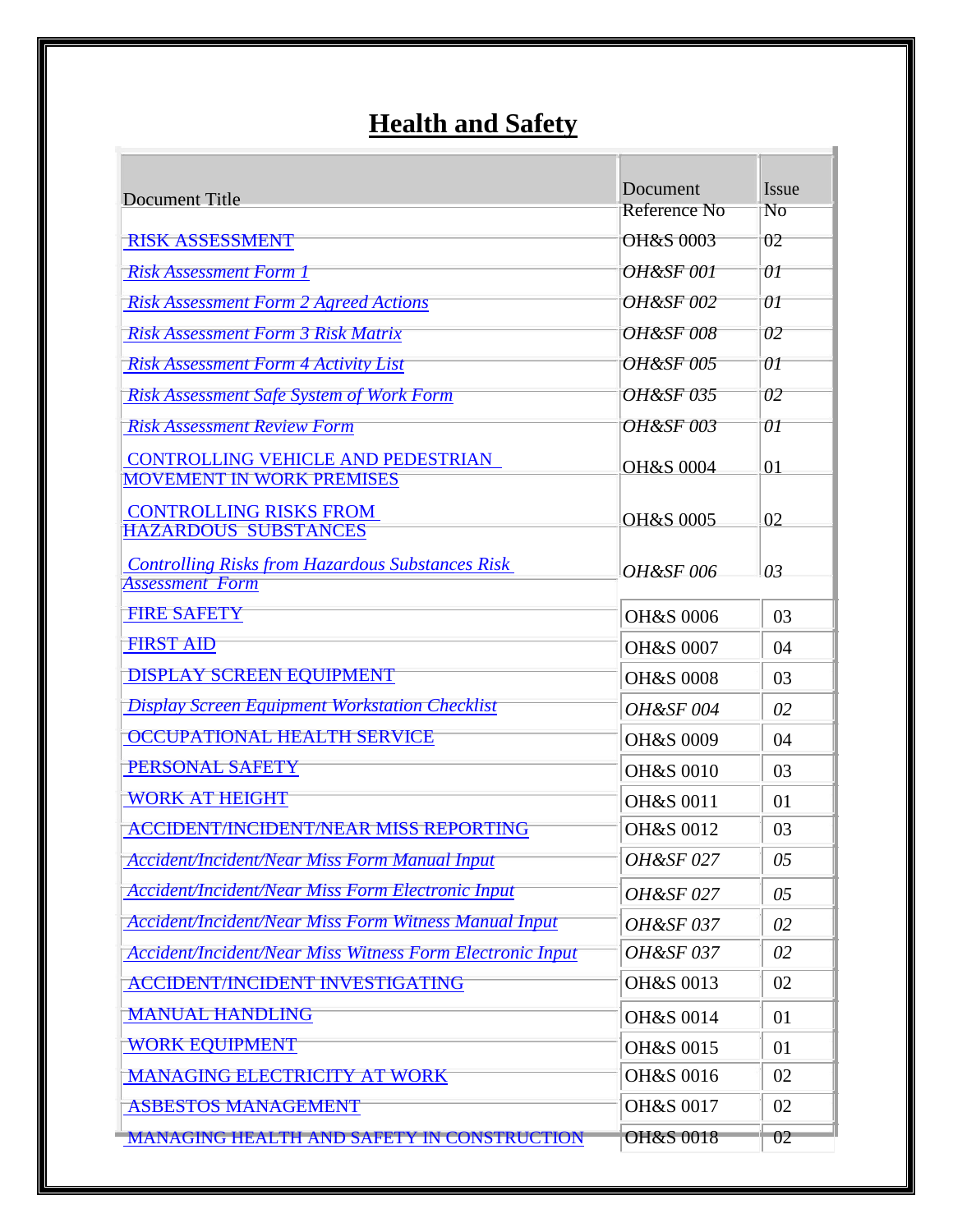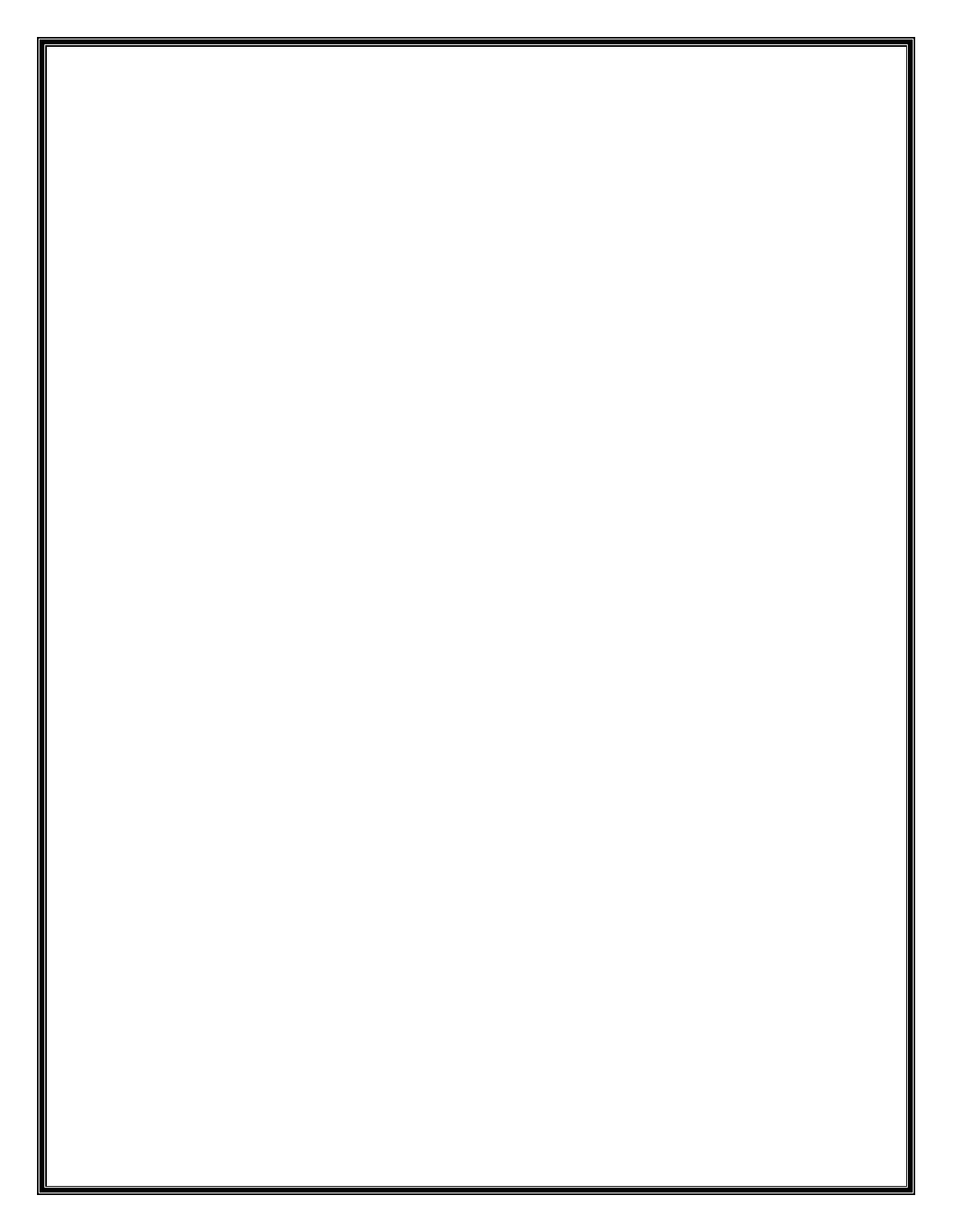| <b>Managing Health and Safety Checklist Form</b>            | <b>OH&amp;SF 040</b> | 01      |
|-------------------------------------------------------------|----------------------|---------|
| <b>CONTROL OF CONTRACTORS</b>                               | <b>OH&amp;S 0019</b> | 01      |
| <b>HEALTH AND SAFETY AT EVENTS</b>                          | <b>OH&amp;S 0020</b> | 01      |
| <b>HEALTH SURVEILLANCE</b>                                  | <b>OH&amp;S 0021</b> | 03      |
| <b>SAFETY IN OFFICES</b>                                    | <b>OH&amp;S 0022</b> | 01      |
| PERSONAL PROTECTIVE EQUIPMENT                               | OH&S 0023            | 01      |
| <b>HEALTH AND SAFETY TRAINING</b>                           | <b>OH&amp;S 0024</b> | 01      |
| <b>INFECTION CONTROL</b>                                    | <b>OH&amp;S 0025</b> | 02      |
| LIFTING OPERATIONS AND LIFTING EQUIPMENT                    | OH+S 0038            | 01      |
| <b>MANAGING WORK RELATED PRESSURE</b>                       | <b>OH&amp;S 0026</b> | 01      |
| <b>MANAGING DRIVING AT WORK</b>                             | <b>OH&amp;S 0028</b> | 02      |
| <b>MANAGING RISKS FROM NOISE AT WORK</b>                    | <b>OH&amp;S 0029</b> | 01      |
| <b>HAND ARM VIBRATION</b>                                   | <b>OH&amp;S 0030</b> | 02      |
| MONITORING, INSPECTION AND AUDITING                         | <b>OH&amp;S 0031</b> | 02      |
| <b>Assurance Monitoring Checklist for Directors</b>         | Example              | Example |
| <b>Formal Monitoring Checklist for Line Managers</b>        | Example              | Example |
| <b>Interin Audit Checklist</b>                              | Example              | Example |
| <b>Health and Safety Workplace Inspection</b>               | Example              | Example |
| <b>FIRE RISK ASSESSMENT</b>                                 | <b>OH&amp;S 0032</b> | 01      |
| <b>Fire Safety Risk Assessment Form</b>                     | OH&SF 0029           | 02      |
| <b>EMERGENCY EVACUATION PROCEDURES</b>                      | <b>OH&amp;S 0033</b> | 01      |
| <b>Emergency Evacuation Appendix 1 - Personal Emergency</b> | OH&S 0333            | 01      |
| <b>Evacuation Plan (PEEP) Questionnaire</b>                 |                      |         |
| <b>CONTROL OF LEGIONELLA</b>                                | <b>OH&amp;S 0034</b> | 02      |
| <b>CORPORATE WARNING REGISTER</b>                           | <b>OH&amp;S 0035</b> | 03      |
| <b>Corporate Warning Register Access Procedure</b>          | <b>OH&amp;SF 010</b> | 02      |
| A SMOKEFREE WORKING ENVIRONMENT                             | <b>OH&amp;S 0036</b> | 02      |
| LIFTING EQUIPMENT AND LIFTING OPERATIONS                    | <b>OH&amp;S 0038</b> | 01      |

**These corporate arrangements are available on the HUB or Google Drive or in the Health and Safety Manual which is located in the main office.**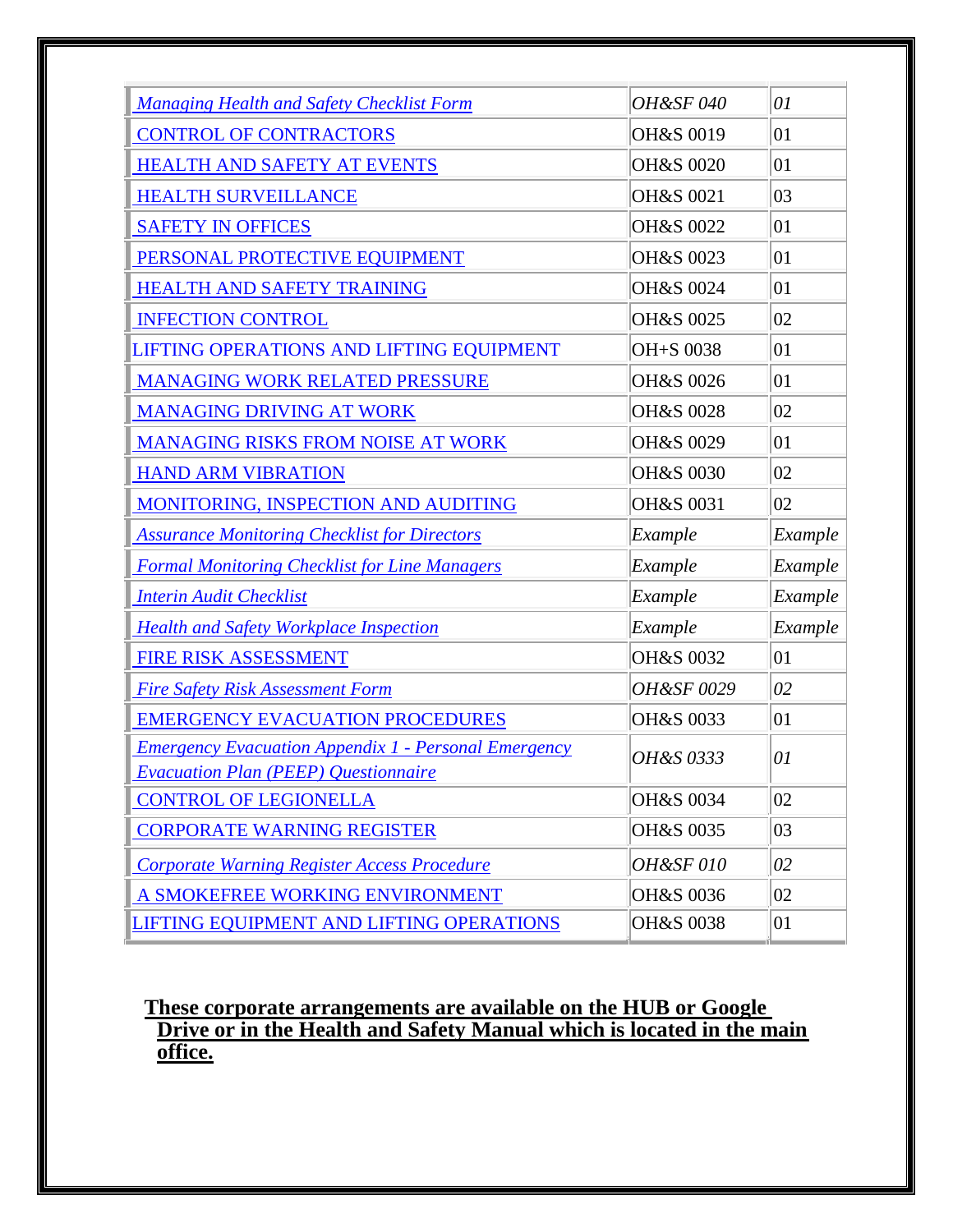# **The Organisation**

*The ultimate responsibility for health and safety performance in the school rests with Blackpool Council.* Although the requirement to carry out certain functions may be delegated to headteachers and their staff the duty to achieve compliance with statutory requirements remains firmly with Blackpool Council

The purpose of this section of the school Health and Safety policy is to define what the delegated duties and responsibilities are so that staff can understand what is expected of them.

#### **Obligations of all Employees**

The Health and Safety at Work etc. Act 1974 states:

#### *"It shall be the duty of every employee while at work:*

- *(i) to take reasonable care for the health and safety of himself and of other persons who may be affected by his/her acts or omissions at work, and*
- *(ii) as regards any duty requirements imposed on his/her employer or any other person by or under any of the relevant statutory provisions, to co-operate with him/her so far as it is necessary to enable that duty of requirement to be performed or complied with."*

The Act also states:

#### *"No person shall intentionally or recklessly interfere with or misuse anything provided in the interests of health, safety or welfare in pursuance of any of the relevant statutory provisions."*

In order that the law be observed and responsibilities to pupils and other visitors to the school are carried out, **all employees**

- i. must sign that they have received a copy of the Health and Safety Policy from the Headteacher;
- ii. take reasonable care of their own safety and that of other persons in their care;
- iii. to know the special safety measures and arrangements to be adopted in his/her own working area and to ensure they are applied;
- iv. to observe standards of dress consistent with safety and/or hygiene;
- v. to promote good standards of housekeeping and cleanliness;
- vi. to know and apply emergency procedures in respect of fire and first aid;
- vii. to use and not wilfully misuse, neglect or interfere with things provided for his/her own safety and /or safety of others;
- viii to co-operate with other employees in promoting improved safety measures in their school;
- ix. to co-operate with any appointed statutory body, eg. HSE, PH (public Health)
- x. To attend any identified Health and Safety training relevant to their role/protector of all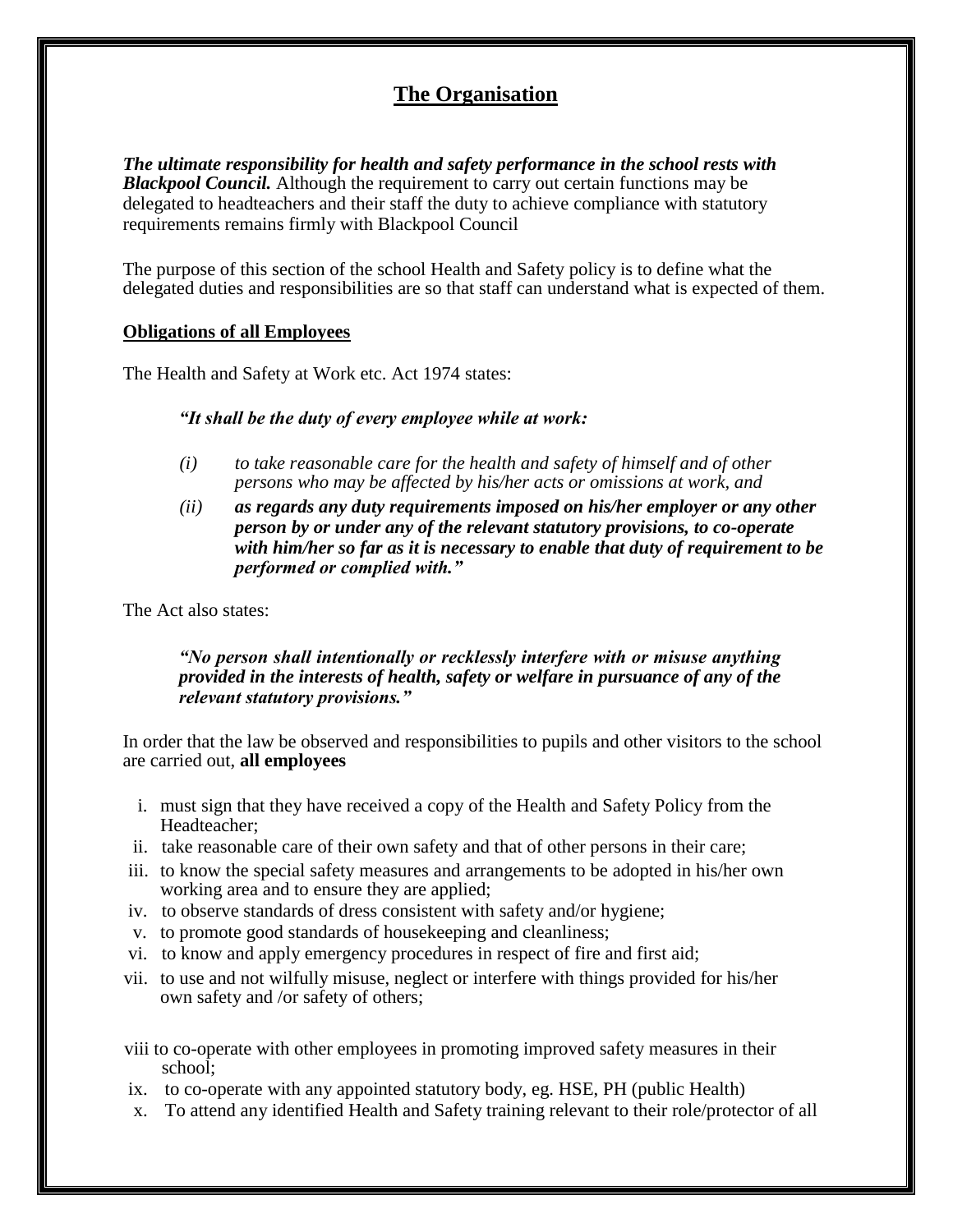Each significant staff category is therefore considered and the key responsibilities and duties described. Such staff categories include –

#### **1. The Headteacher**

The ultimate responsibility for all school safety organisation and activity rests with the headteacher who shall liaise with safety representatives and safety committees to enable him/her to:

- i. be the focal point for day-to-day references on safety and give advice or indicate sources of advice;
- ii. co-ordinate the implementation of the approved safety procedures in the school;
- iii. maintain contact with outside agencies able to offer expert advice;
- iv. report all known hazards immediately to the Authority and stop any practices or the use of any plant, tools, equipment, machinery etc. he/she considers to be unsafe until satisfied as to their safety;
- v. make recommendations to the relevant department in Blackpool Council for additions to or improvement to premises, plant, tools, equipment, machinery etc. which are dangerous or potentially so (where there is no estimate provision for this expenditure);
- vi. arrange for inspection of premises, places of work and working practices on a termly basis and ensure that he/she is kept informed of accidents and hazardous situations within the school.
- vii. review annually:
	- (a) the provision of first aid in the school;

(b) the emergency regulations and make recommendations for improving the procedures laid down and for the training of personnel;

- viii. review annually, the dissemination of safety information concerning the school;
- ix. recommend necessary changes and improvements in welfare facilities;
- x. report on safety matters to the Governors/Assistant Chief Executive/Children Services.

#### **A Teacher holding a post of responsibility which has within the remit additional responsibilities for health and safety** (i.e. Deputy Head, Assistant Head and Phase Leaders)

- i. Has a general responsibility for the application of the School's Health and Safety Policy in his/her own department or area of work and is directly responsible to the Headteacher for the application of existing safety measures and procedures within the department etc. Instructions given by Blackpool Council.
- ii. Shall, where necessary, establish and maintain safe working procedures including arrangements for ensuring, so far as is reasonably practicable, safety and absence of risk to health in connection with the use, handling, storage and transport of articles and substances (e.g. chemicals, paper cutters);
- iii. Shall ensure members of staff are fully aware of policies on health and safety;
- iv. Shall review any health and safety problems raised by a member of staff and refer to the headteacher any situation which cannot be resolved to the satisfaction of both parties;
- v. Shall, in line with (iv) above, encourage members of staff to raise concerns regarding matters of health and safety, so that policy and practice are kept under constant review;
- vi. Shall report any areas of concern (e.g. level of personnel training, maintenance of equipment) to the headteacher or Governor with responsibility for Health and Safety;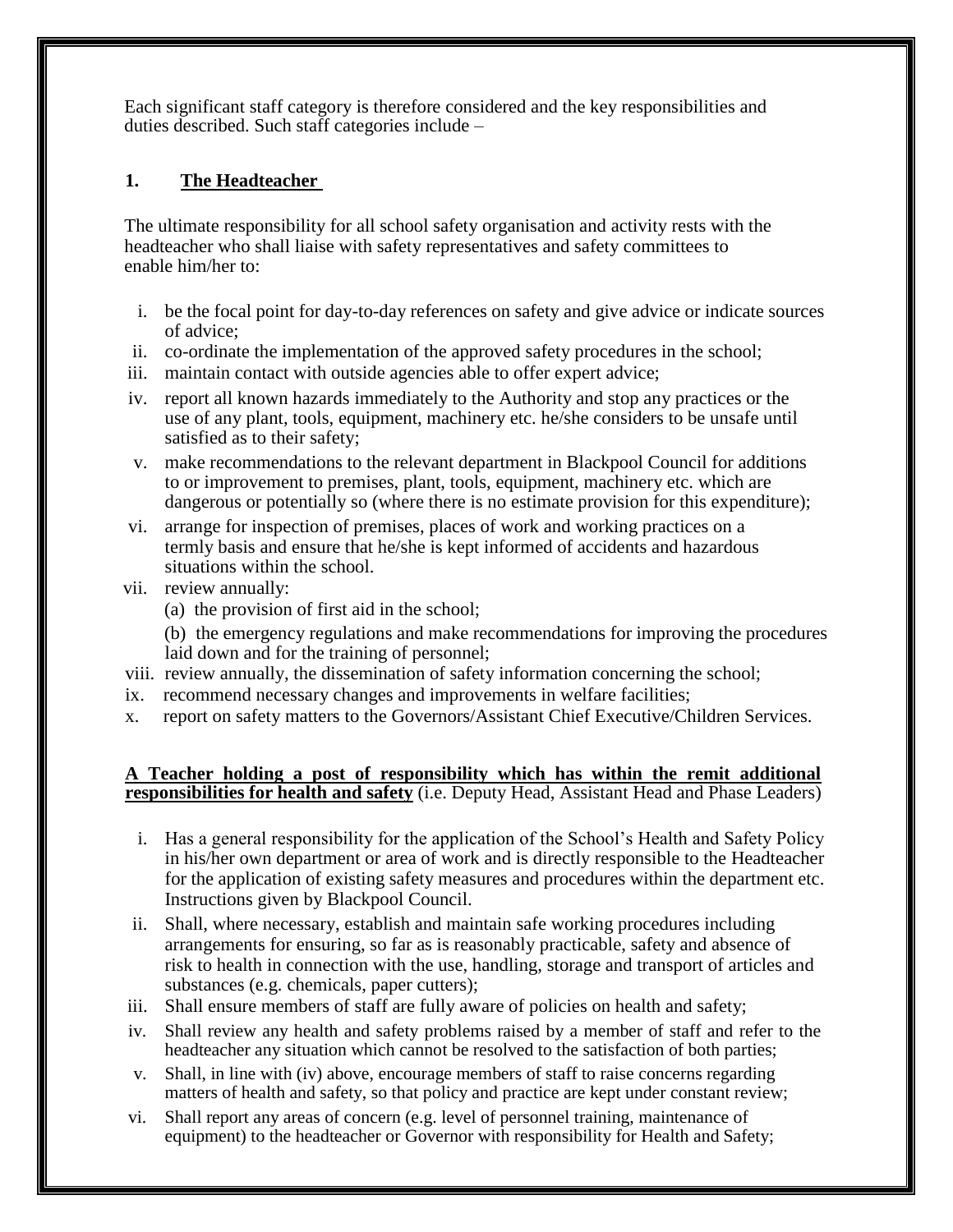vii. Shall, where appropriate, seek the advice and guidance of the relevant officers of the Authority.

#### **3. Responsibility of Class/Subject Teacher**

The safety of pupils in classrooms, other teaching areas, including outside areas, welfare areas is the responsibility of the class/subject teacher.

If, for any reason, e.g. the condition or location of equipment, the physical state of the room or the splitting of a class for practical work, a teacher considers he/she cannot accept this responsibility, he/she should discuss the matter with the headteacher before allowing practical work to take place.

A class teacher is expected:

- i. to exercise effective supervision of the pupils and to know the emergency procedures in respect of fire, an emergency (e.g., gas leak, structural damage), first aid and to carry them out;
- ii. to know the special safety measures to be adopted in his/her own special teaching areas and to ensure that they are applied;
- iii. to give clear verbal instructions and warning as often as necessary (notices, poster, handouts, are not enough);
- iv. to integrate all relevant aspects of safety into the teaching process and, if necessary, give special lessons on safety;
- v. to follow safe working procedures personally;
- vi. to request for protective clothing, guards, special safe working procedures etc. where necessary;
- vii. to bring to the attention of the appropriate senior member of staff, concerns over matters affecting health and safety.

#### **Responsibility of the Premises Team**

- i. conduct visual inspections and record findings on equipment, e.g. Gates/PFFE/doors/walkways etc. and report any issues to School Business Manager, Headteacher or any other member of the Senior Leadership Team.
- ii. to assist the Headteacher to ensure that health and safety implications are considered in connection with the security and for monitoring contractors on site to ensure their working procedures do not endanger the health, safety and welfare of staff, students and visitors.
- iii. Ensuring, so far as is reasonably practicable, that safety and health provisions and procedures affecting cleaning contractors or ground maintenance contractors are adhered to.
- iv. that cleaning materials and equipment liable to be a danger to pupils, or staff, are correctly used and properly stored when not in use;
- v. that all waste materials from the school are disposed of in accordance with Blackpool Council;
- vi. maintain a clean and effective premises;
- vii. maintaining a high standard of house keeping;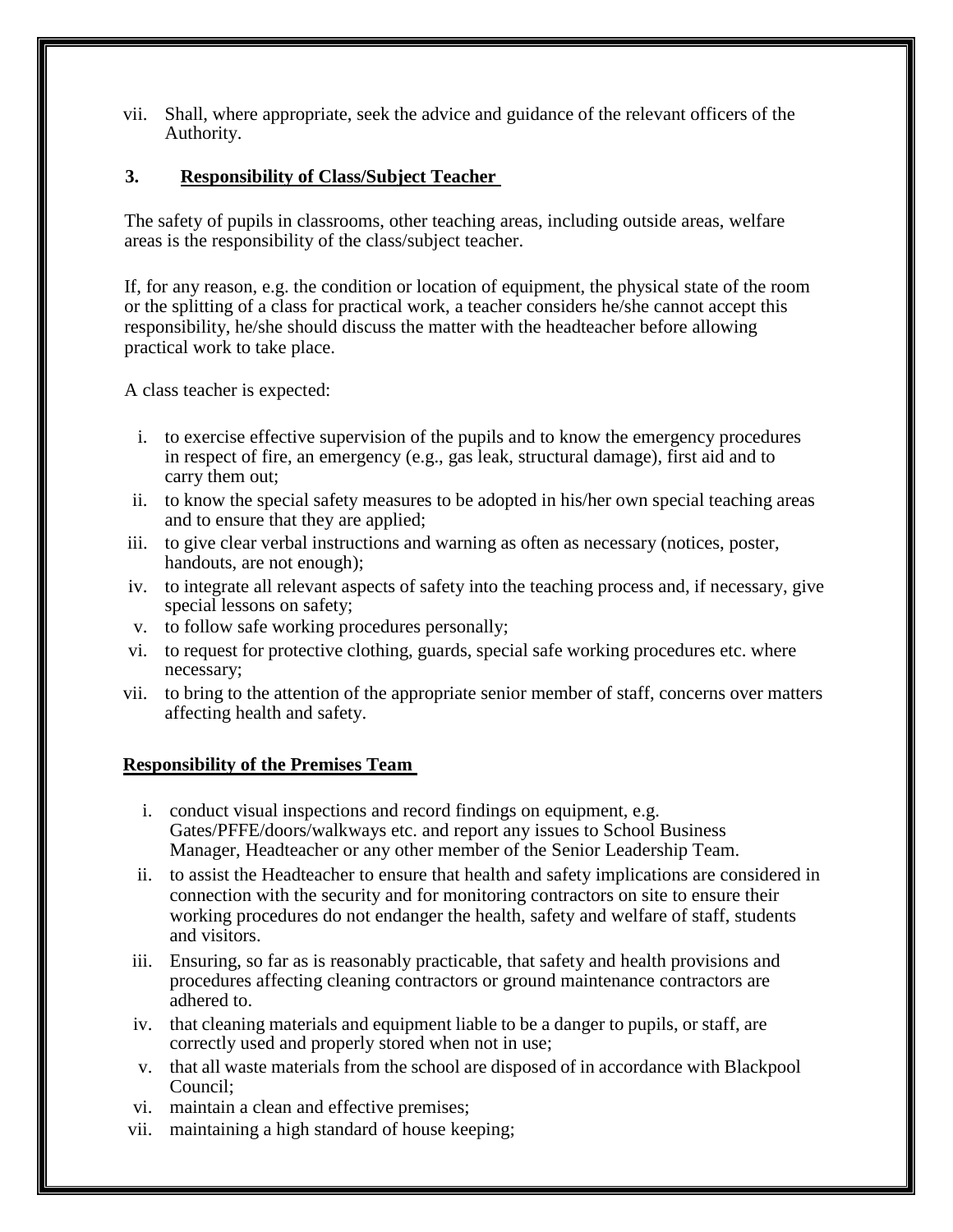- viii. reporting to the appropriate senior member of staff any problem or imminent danger associated with his responsibilities, as soon as it is practicable to do so.
- ix. To co-ordinate with contractors (SLA) to conduct their statutory testing e.g., Legionella, PAT (Portable Appliance Testing) testing and PFFE (Portable Fire Fighting Equipment)
- x. responsible for the induction and monitoring of all permitted/authorised contractors on the premises

#### **5. School Business Manager**

- i. The School Business Manager will assist the Headteacher by advising on the health and safety implications of the purchase and maintenance of furniture and equipment and for ensuring that the health and safety aspects of the letting of premises arrangement are complied with.
- ii. The School Business Manager will be responsible for ensuring that there are efficient signing in and out procedures in place to monitor visitors to the school including outside contractors and passenger assistants;
- iii. The School Business Manager will facilitate all Health and Safety corporate arrangements, guidance, etc. to relevant parties within the school;
- iv. The School Business Manager will be responsible for ensuring that all Health and Safety statuary testing, inspections are planned and implemented.

#### **6. Teaching Assistant/Apprentices**

- i. has a general responsibility for the application of Blackpool Council's Health and Safety Policy to his/her area of work and is directly responsible to the appropriate senior member of staff for the application of existing safety measures and procedures within that area of work;
- ii. shall, where necessary, establish and maintain safe working procedures including arrangements for ensuring, so far as is reasonably practicable, safety and absence of

risks to health in connection with the use, handling, storage and transport of articles and substances (e.g. chemicals, boiling water, guillotines etc.).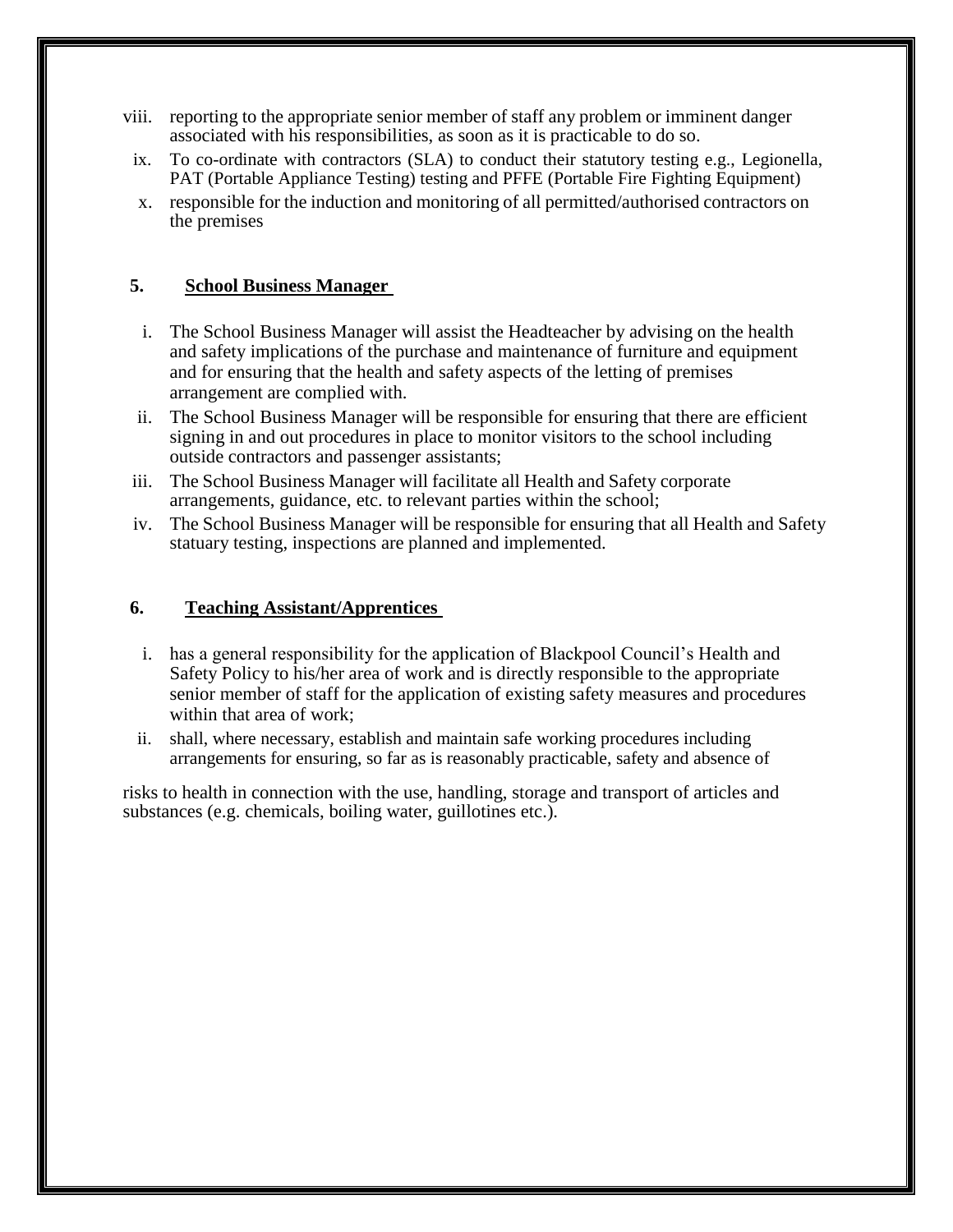# **Health and Safety**

The arrangements section sets out in appropriate detail the various systems and procedures necessary to achieve the safety policy objectives. It deals with the control of all significant hazards and risks to which persons are likely to be exposed whilst at school as a staff member, pupil or visitor. It explains how the school intends to meet its statutory obligations and explains how standards are to be achieved and maintained.

The need for a concise approach to this section of the policy is important. Reference is made to other documents dealing in detail with specific topics rather than attempting to make the safety policy perform that function.

The following is a list of the main areas to be considered.

### *Fire Safety*

[Fire Reform Order 2006, Fire Precautions (Workplace) Regulations 1997]

Attention to fire safety is of vital importance throughout the school in order to safeguard life and prevent property damage.

In the event of fire or any other such emergency please do the following: -

- 1. SOUND THE ALARM Press call button Siren sound
- 2. VACATE THE BUILDING All will vacate the building quietly, quickly but calmly, by means of the nearest fire exit and line up at the designated assembly point on the relevant playground and liaise with Fire Wardens.
- 3. A 'Fire' Drill will be held each term to check these procedures. Fire Extinguishers are checked yearly to ensure that they work. The Premises Team will do regular checks on the Alarm System and emergency lighting system. **A RECORD** of any drills and all relevant information concerning maintenance procedures are to be kept by the Premises Team and the file is kept in the main school office.
- 4. Training records relating to fire safety are kept on SIMs.
- 5. PFFE (Portable firefighting equipment blankets, fire extinguishers) will be maintained and inspected under the SLA with Blackpool Council.
- 6. Further details are available in the Fire Safety evacuation Plan.

*General Risks* and Risk Assessment [Management of Health and Safety at Work Regulations 1999]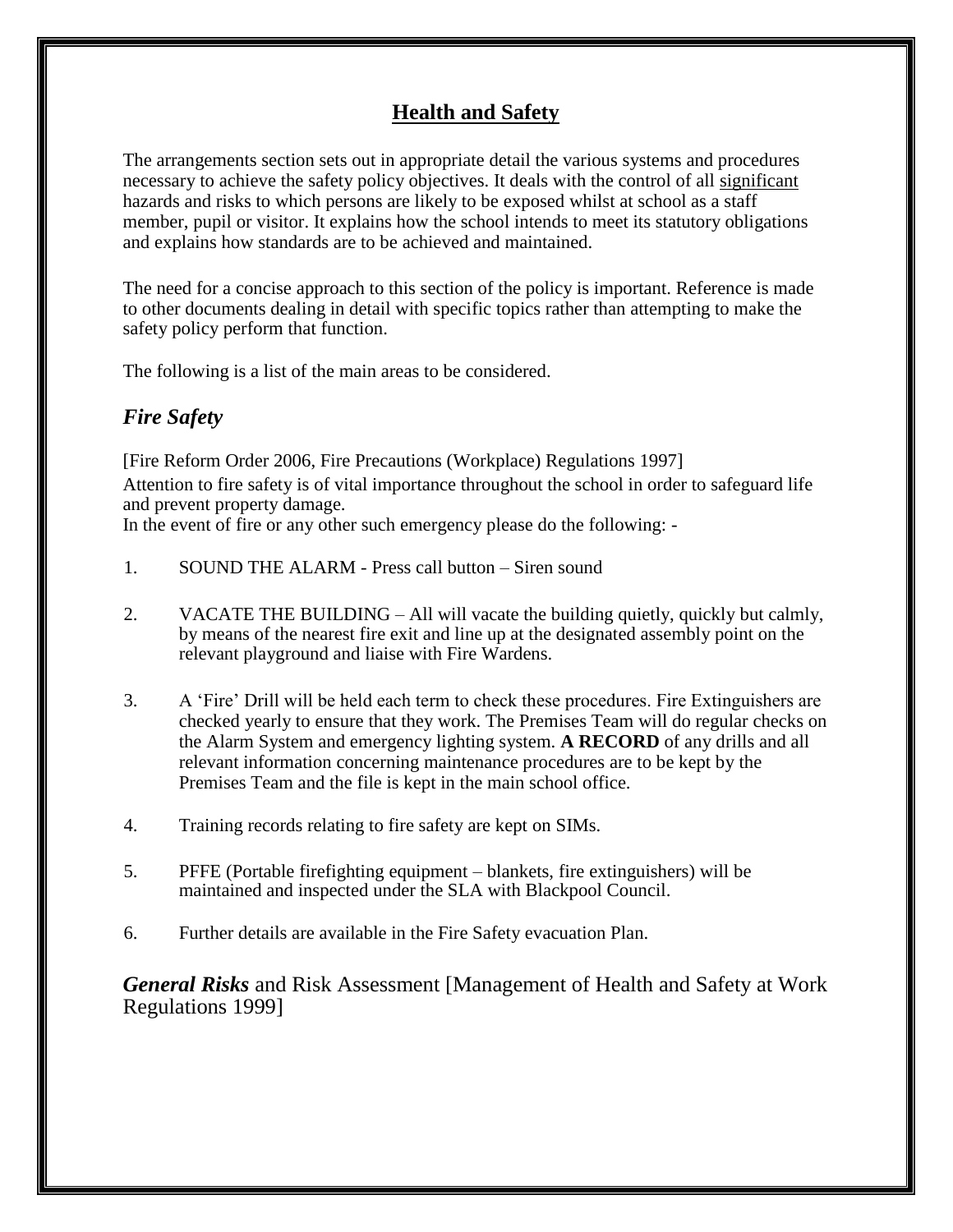Compliance with the above Regulations requires in particular that risk assessments are prepared which relate to the **significant** risks to health and safety to which staff, pupils and visitors are exposed whilst they are at work.

It is the responsibility of all employees to create, amend or review relevant activity based risk assessments. There may be occasions when a specific risk assessment maybe required that is not activity based (for example from individual child).

All Risk Assessments (originals) are to be held on google drive for all staff to access. All copies must be signed by a member of staff and relevant risk assessments such as classroom risk assessments must be displayed in classrooms.

### *First Aid and accident procedure*

- 1. [Reporting of Injuries, Diseases and Dangerous Occurrences Regulations 2013] Compliance with the requirements for the reporting of injuries, disease and dangerous occurrences is mandatory. Reporting procedures require full completion of an appropriate LA Accident/Incident/Near Miss Report Form (employee, pupil with a serious injury or contractor) or bump book (pupil).
- 2. [The Health & Safety (First Aid) Regulations 1981]

The School will comply fully with the Health and Safety (First Aid) Regulations 1981. Although First Aiders are required by law solely to provide treatment for employees it may be necessary on occasions for them to render assistance to non-employees (school children, members of the public, contractors etc.) They have full authority to do this and in the unlikely event of a claim for compensation the Council's Public Liability Insurance will provide the necessary cover.

3. Any treatment administered in school must be by a trained First Aider (First Aid at Work, Emergency First Aid or Paediatric First Aid). Treatment recorded in the bumped note book and corporate forms

It should be noted that all notifiable accidents or violent incidents resulting in injury must be orally reported as soon as possible and certainly within the working day it occurred to the most appropriate senior member of staff Fill in an accident form, and initial it and hand in at the school office, not later than twenty four hours after the accident.

Send a bump note home or text parents for minor head bumps and inform them of treatment for a minor injury as appropriate unless they were called to attend personally.

The school has provided a mini First Aid Kit which must be checked by the Phase Leader to ensure supplies are available at times of accident/incident on playground and in school.

*Further details are available in the First Aid Policy.*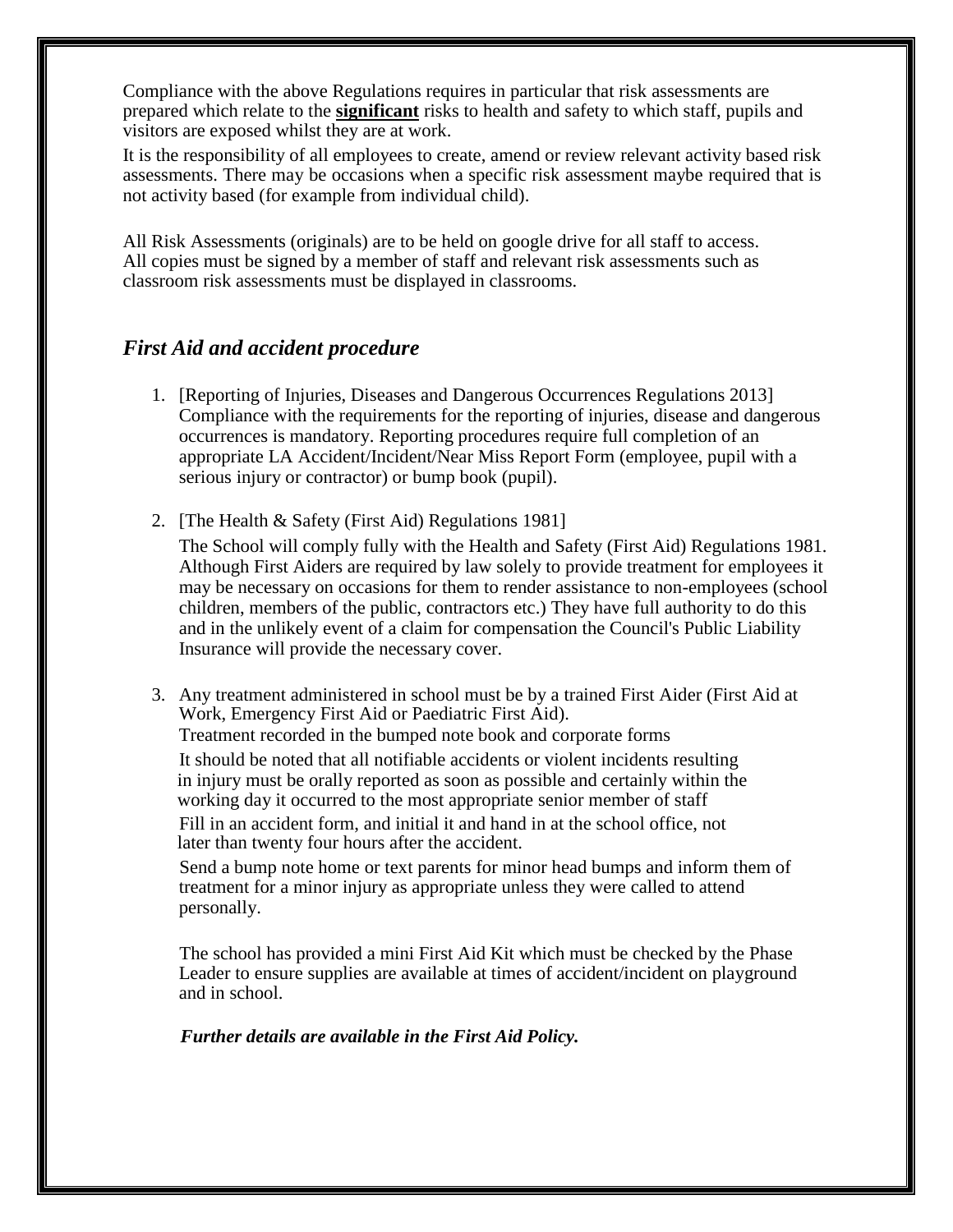# *Smoking Policy*

In recognition of the dangers of smoking, both direct and passive and the desire to promote a healthier and more pleasant working environment, Blackpool Council has a policy of no smoking at work. **Boundary Primary School is, therefore, a non-smoking site.**

# **Hot drinks in school**

Staff are not permitted to carry hot drinks in standard cups or mugs, all hot drinks must be in a sealed cup when travelling through corridors. Staff are permitted to use cups and mugs within the staff room area.

Children are not permitted to have hot drinks or soup for school lunches or breaks.

# *Housekeeping, Access & Egress* [Health and Safety at Work Act 1974]

It is the responsibility of **all** staff to maintain a tidy environment, ensuring no blockages on walkways and corridors. **All** staff should be aware of the dangers from trip hazards such as trailing wires and cables, items of equipment stored at floor level and loose, frayed or holed flooring. The Premises Team will monitor this on a day-to day basis. Storage facilities should be used with a heightened awareness of fire hazards/inflammable materials.

# *Electrical Safety* [Electricity at Work Regulations 1989]

**Full compliance with the appropriate sections of the Electricity at Work Regulations 1989 is essential particularly in respect to the maintenance of electrical equipment. The Business Manager holds a current inventory of the school's portable electrical equipment, which should be made available to the contractors carrying out the annual maintenance checks. Any equipment, which fails to meet the relevant standards, must be removed from use to a safe area to await repair or replacement.**

#### **Only tested and authorised equipment (including hand tools) must be used on site.**

All **portable** electrical equipment is subject to annual checks by approved Blackpool Council contractors, who will attach labels to indicate a **pass** or **fail**. Any item which fails the checks will immediately be withdrawn from use and arrangements made to affect a repair or replacement.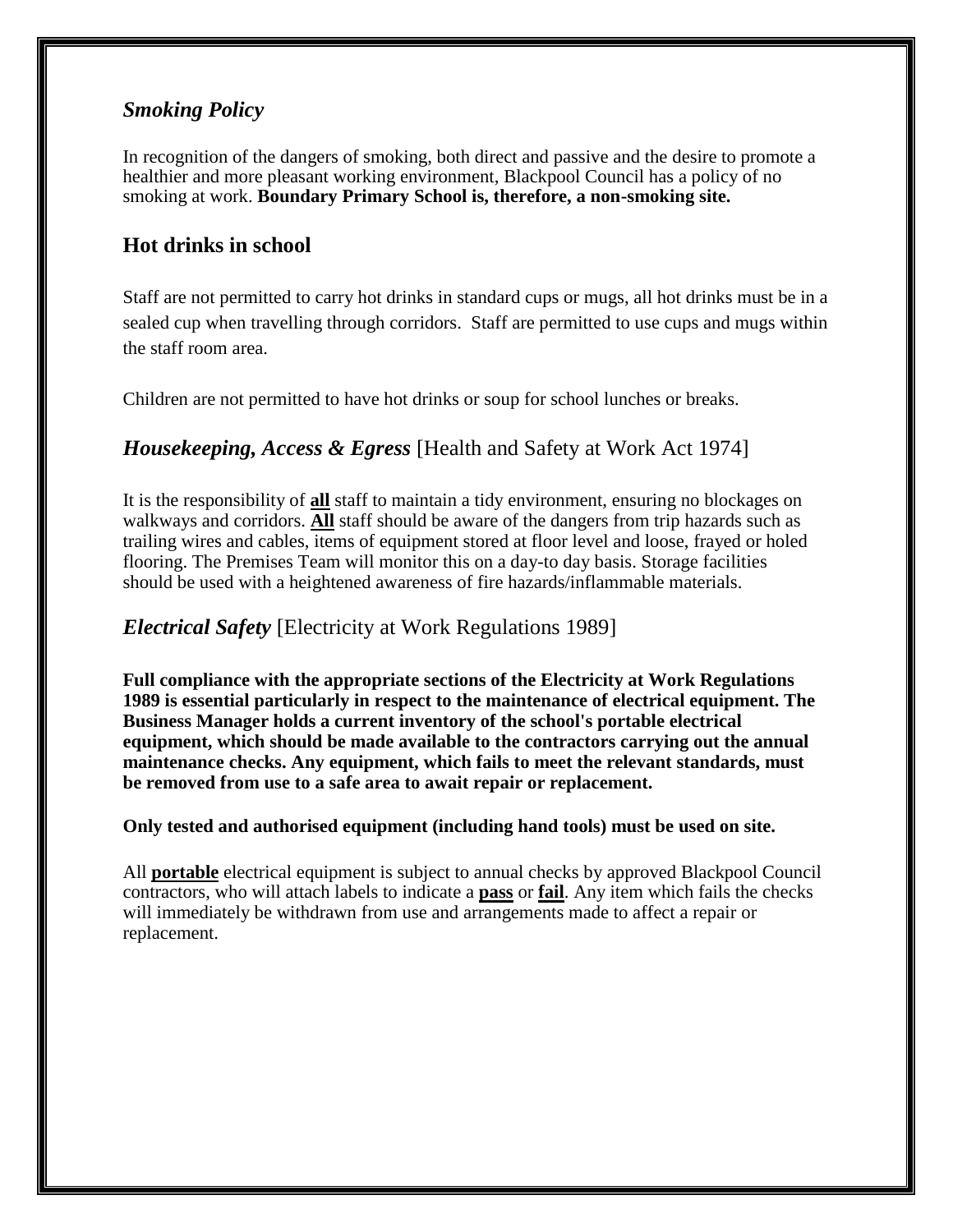Between checks any users of portable and transportable equipment are asked to carry out the following mainly **visual checks** on a regular basis i.e. weekly for office-based equipment and before use for equipment taken from store:-

- $\bullet$ check that the cable is not damaged
- $\bullet$ check the plug for cracks, bent pins or signs of overheating
- $\bullet$ confirm that the cable to plug connection is secure and that no coloured wires are visible
- $\bullet$ check the external casing of the equipment for damage, signs of overheating or loose parts

These checks also apply to extension leads and associated plugs and sockets.

Any faults must be reported to premises team who will arrange to have the equipment taken out of use immediately.

#### **Purchase**

Any purchase of electrical equipment for use in the school must initially be made through recognised suppliers. Blackpool Council will provide technical advice and guidance on suitability requirements where required.

#### **Unauthorised Equipment**

Because of the strict control necessary to ensure safety in the use of electrical equipment employees must not bring any personal electrical equipment to work. This rule is in everyone's interest. If certain equipment is not available and is needed at work then a request should be made to the appropriate manager who will consider the matter and if necessary approve purchase for the school.

If relevant to ICT equipment then further details are available in the ICT Code of Conduct Policy. A hard copy is kept in the school office, staff room and Headteacher's office. All policies are emailed to staff and placed on Google Drive.

#### *Water Safety*

The school has a pressurised water system. Some areas have a controlled water temperature.

The water system will be maintained and inspected under SLA with Blackpool Council.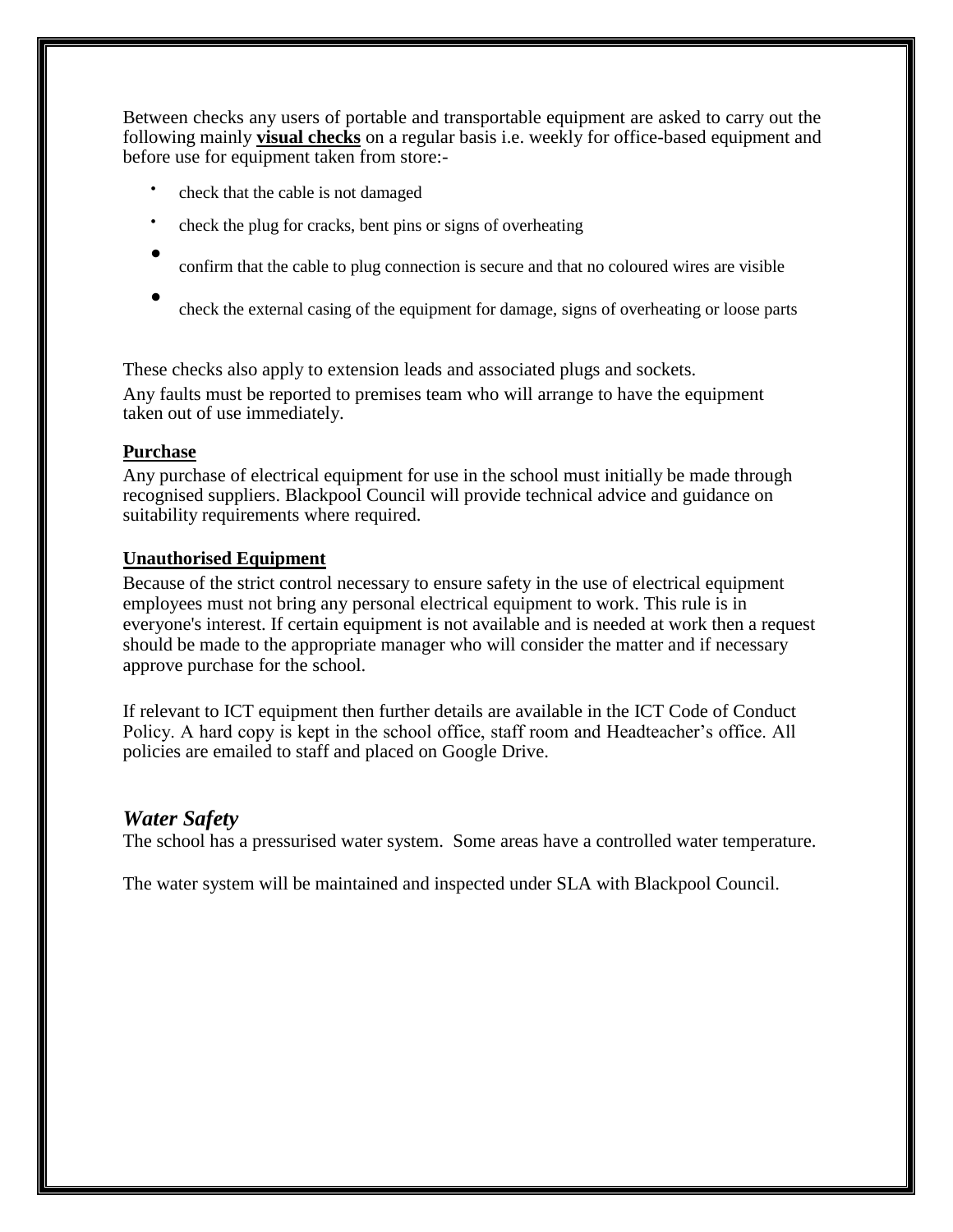# *Chemical Safety* [Control of Substances Hazardous to Health Regulations 2002]

#### **ANY SUBSTANCES USED SHOULD BE CHECKED (BEFORE USE) BY CHECKING THE MATERIAL SAFETY DATA SHEETS FILE WHICH IS HOUSED IN THE PREMISES MANAGERS OFFICE BUT AVAILABLE TO ALL STAFF.**

The **COSHH** regulations apply to schools and require us to regulate the use of, assess the risks of using, and completely stop using some substances in schools. The rules cover all dusts, fumes and micro-biological issues, chemicals, medicines, or any substance which may adversely affect the health and safety of any member of the school community or visitor. For our school there are several areas which require special attention:

- 1. All chemicals concerned with cleaning should be carefully labeled and be kept locked away from children. No cleaning materials should be kept in classrooms.
- 2. Good practice in the classroom is essential with regard to personal hygiene and safety. This is especially relevant to science, environmental work and technology. Parental permission should be obtained where children may be involved working with animals to ensure that the children's health cannot be adversely affected, or the C.O.S.H.H.regulations contravened.

Wash hands thoroughly after handling chemical substances or animals even if gloves have been worn

Only approved chemicals are allowed on the school premises.

### *Working Environment* [Workplace Health, Safety and Welfare Regulations 1992]

The following section has been prepared to highlight some of the more common health and safety problems which occur in offices, classrooms and school premises.

#### **1. Working Space**

The legal minimum is the equivalent of 11 cu metres per person (a maximum of 3m ceiling height to be taken into account).

*Note: a reasonable amount of office furniture is permitted within this space allowance.*

#### **2. Heating, Lighting, Ventilation**

These aspects are prescribed by law - i.e. a reasonable temperature must be maintained during the hours of work - lighting must be suitable and sufficient by natural light if practicable and every workplace must be ventilated by fresh or purified air.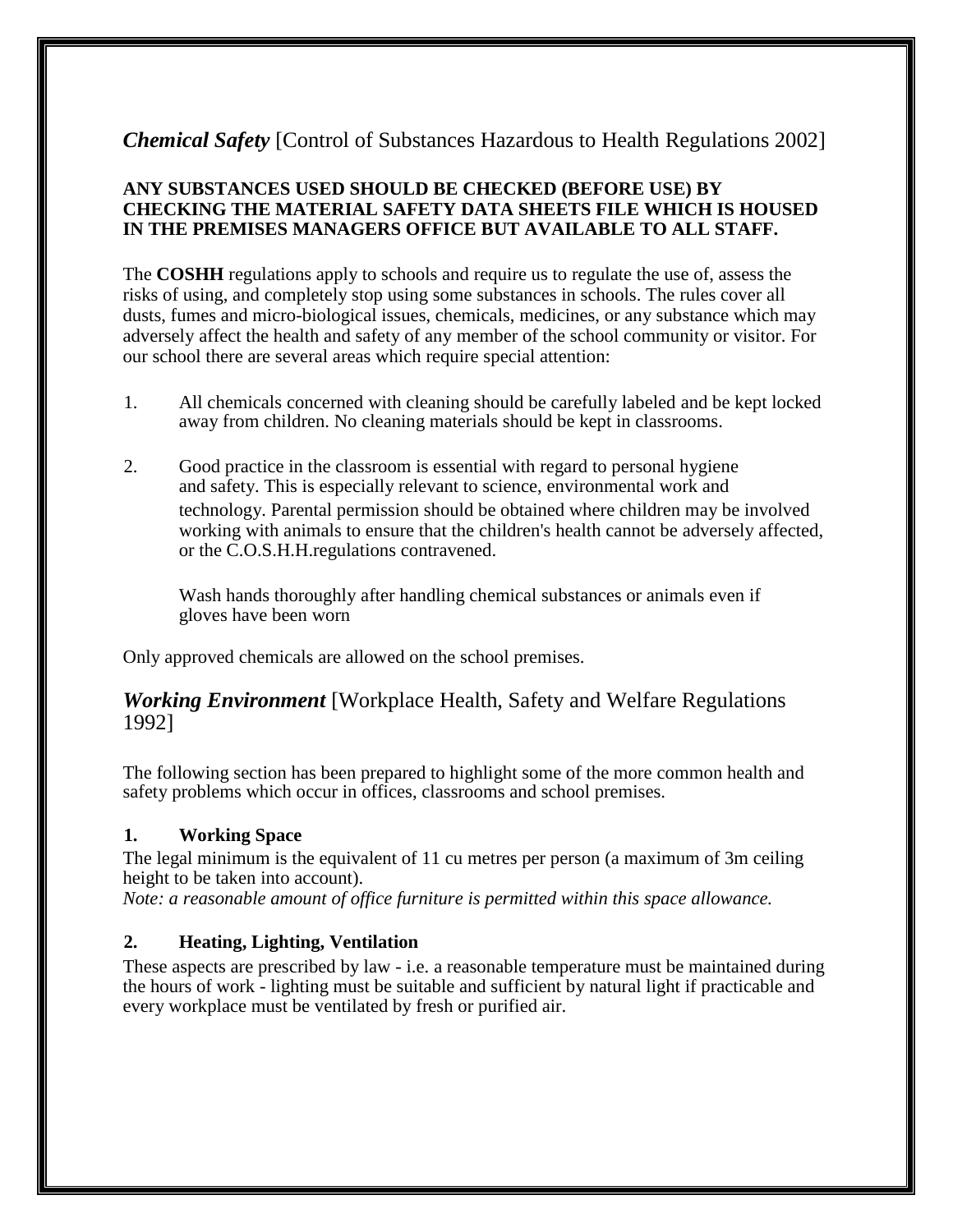#### **3. Welfare Facilities**

The school will provide eating and drinking facilities for employees, pupils and authorised visitors.

The school will provide sanitary facilities for employees, pupils and authorised visitors.

#### **4. Adequate storage**

The school will provide as far as reasonably practicable, suitable and sufficient storage. The storage provided must be used for relevant school equipment, materials and resources etc. (including small items of personal possessions which can be stored in a school locker).

#### *Further details are available in the Premises Management Policy.*

### *Lifting* [Manual Handling Operations Regulations 1992]

**No one in school should be required to carry out any manual handling operation, which puts them at risk of injury. If the task cannot be avoided or carried out by mechanical means then the manager responsible must carry out or make arrangements for a detailed Manual Handling Assessment. This will determine exactly when hazards and risks are involved and what remedial action is necessary.**

**The majority of injuries reported each year by employees result from some type of manual handling work, that is the moving or supporting of loads using the hands or body forces.**

### *Use of School Premises by Outside Organisations*

Out of school use of the premises is authorised and managed by the school. This will be co-ordinated by the School Business Manager.

*Further details are available in the Lettings Policy.*

#### *Site Security and Personal Security*

The school has a statutory duty to ensure so far as is reasonably practical the health and safety and welfare of all employees whilst at work.

*Further details are available in the Lone Working Policy.*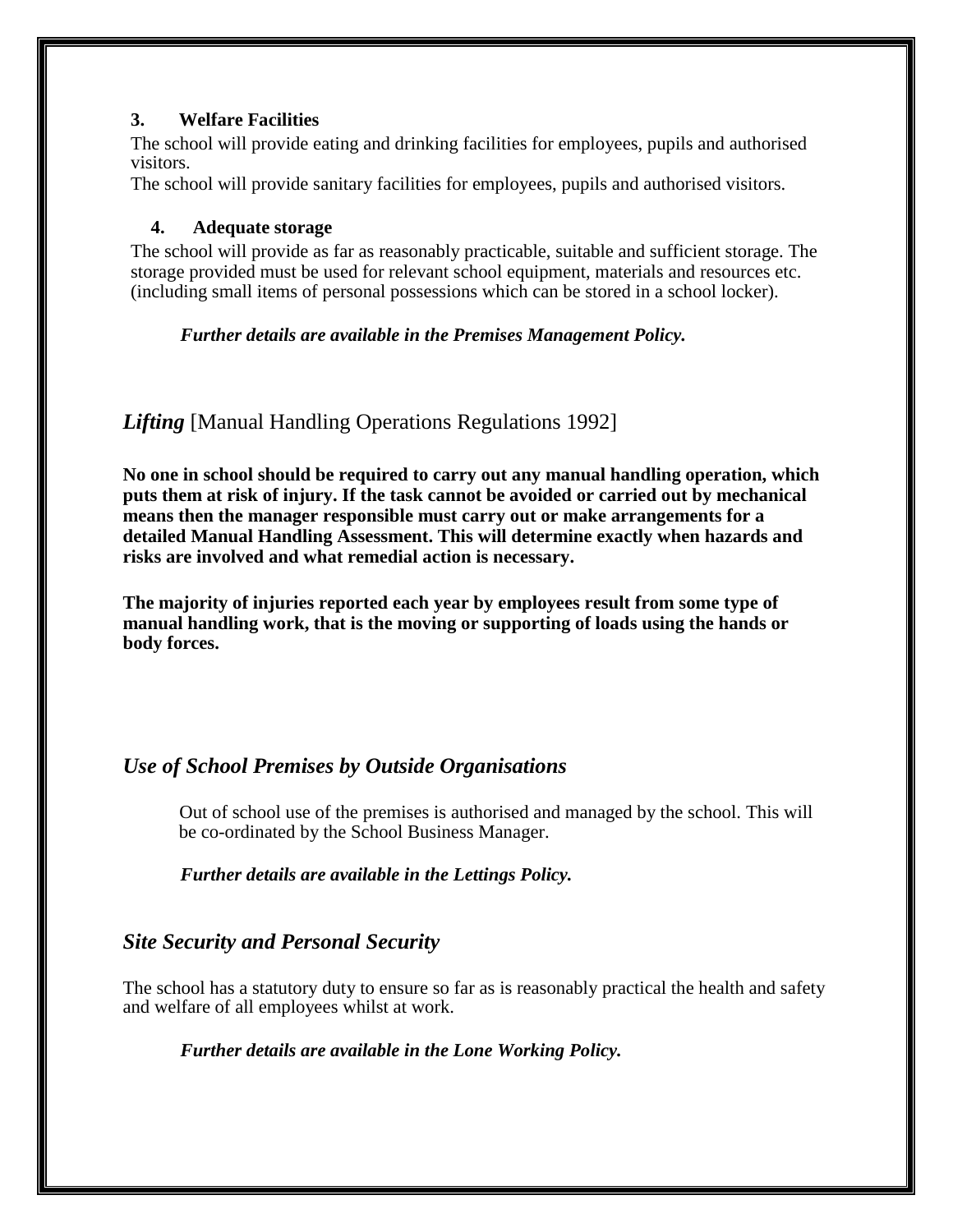**It should not be possible for anyone to gain access to the school during the working day without having to pass through an identification process which establishes their identity, the purpose of their visit and the name of the staff member they wish to see.**

**Door security locks, telephone systems, a dedicated reception/waiting area, a signing in/out system and prominent 'visitor' badges are all means for achieving this requirement and should be selected to match individual requirements.**

The reception systems in place at school ensure that unauthorised persons cannot gain access to the body of the building providing that staff ensure that external doors are kept closed and that all visitors' entry to the building is managed by the office staff and nobody attempts to slip past them as they enter or leave the building. All staff should be vigilant to unknown or unaccompanied visitors in school and report immediately to a member of the Senior Leadership Team if not complying with the above.

All Phase Leaders and Nursery teacher must charge their Walkie-talkie every day after school and turn them off before leaving the building. This is required to:

- $\Box$  Call for assistance
- $\Box$  Report all incident/accidents
- $\Box$  Carry when emergency situations arise

If due to absence of Phase Leader/Nursey teacher a responsible member of staff must carry said Walkie-talkie.

If required out of hours e.g. activity based after school clubs, staff must carry a Walkie-talkie and this can be returned to the staff member at the end of the activity for storage and charging.

# **STAFF ARE NOT PERMITTED TO ENTER THE SCHOOL PREMISES ON EVENINGS AND WEEKENDS UNLESS AUTHORISED BY THE HEADTEACHER OR SCHOOL BUSINESS MANAGER**

#### *Educational Visits*

The school will comply with relevant Blackpool Council policy and guidance for educational visits. It is vital that this guidance is followed to ensure the health and safety of school pupils and staff. Relevant RA should be completed and submitted to EVC for discussion or approval by the Headteacher.

The school also has their own Educational Visit Policy which can be found in the policy file on Google Drive.